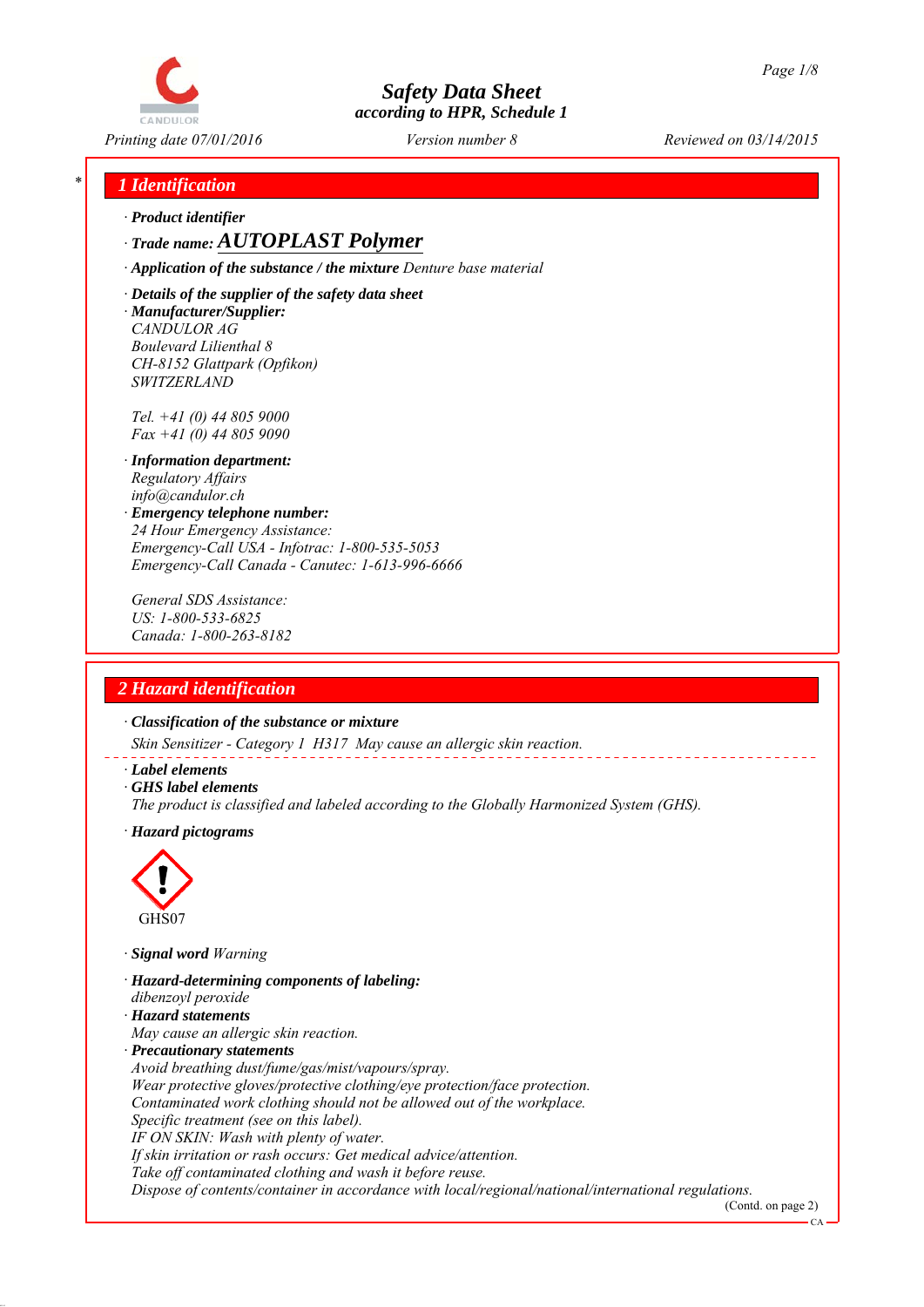*Printing date 07/01/2016 Reviewed on 03/14/2015 Version number 8*

## *Trade name: AUTOPLAST Polymer*

(Contd. of page 1) *∙ Classification system: ∙ NFPA ratings (scale 0 - 4)* 0 1  $\overline{\mathbf{0}}$ *Health = 0 Fire = 1 Reactivity = 0 ∙ HMIS-ratings (scale 0 - 4)* HEALTH FIRE  $\overline{REACTIVITY \, 0}$  *Reactivity = 0* 0 *Health = 0*  $\overline{1}$ *Fire = 1 ∙ Other hazards Dust generation Particular danger of slipping on leaked/spilled product. ∙ Results of PBT and vPvB assessment ∙ PBT: Not applicable. ∙ vPvB: Not applicable. 3 Composition/Information on ingredients ∙ Chemical characterization: Mixtures ∙ Description: > 95% Polymethylmethacrylate ∙ Dangerous components: CAS: 94-36-0 dibenzoyl peroxide* 1-1.5% w/w *\* 4 First aid measures ∙ Description of first aid measures ∙ General information: No special measures required. ∙ After inhalation: Supply fresh air; consult doctor in case of complaints. ∙ After skin contact: Rinse with water. ∙ After eye contact: Rinse opened eye for several minutes under running water. Then consult a doctor. ∙ After swallowing: Rinse out mouth and then drink plenty of water. If symptoms persist consult doctor. ∙ Information for doctor: ∙ Most important symptoms and effects, both acute and delayed No further relevant information available. ∙ Indication of any immediate medical attention and special treatment needed No further relevant information available. 5 Firefighting measures ∙ Extinguishing media ∙ Suitable extinguishing agents:*

*CO2, extinguishing powder or water spray. Fight larger fires with water spray or alcohol resistant foam. ∙ Special hazards arising from the substance or mixture No further relevant information available.*

*∙ Advice for firefighters*

*∙ Protective equipment: No special measures required.*

(Contd. on page 3)

CA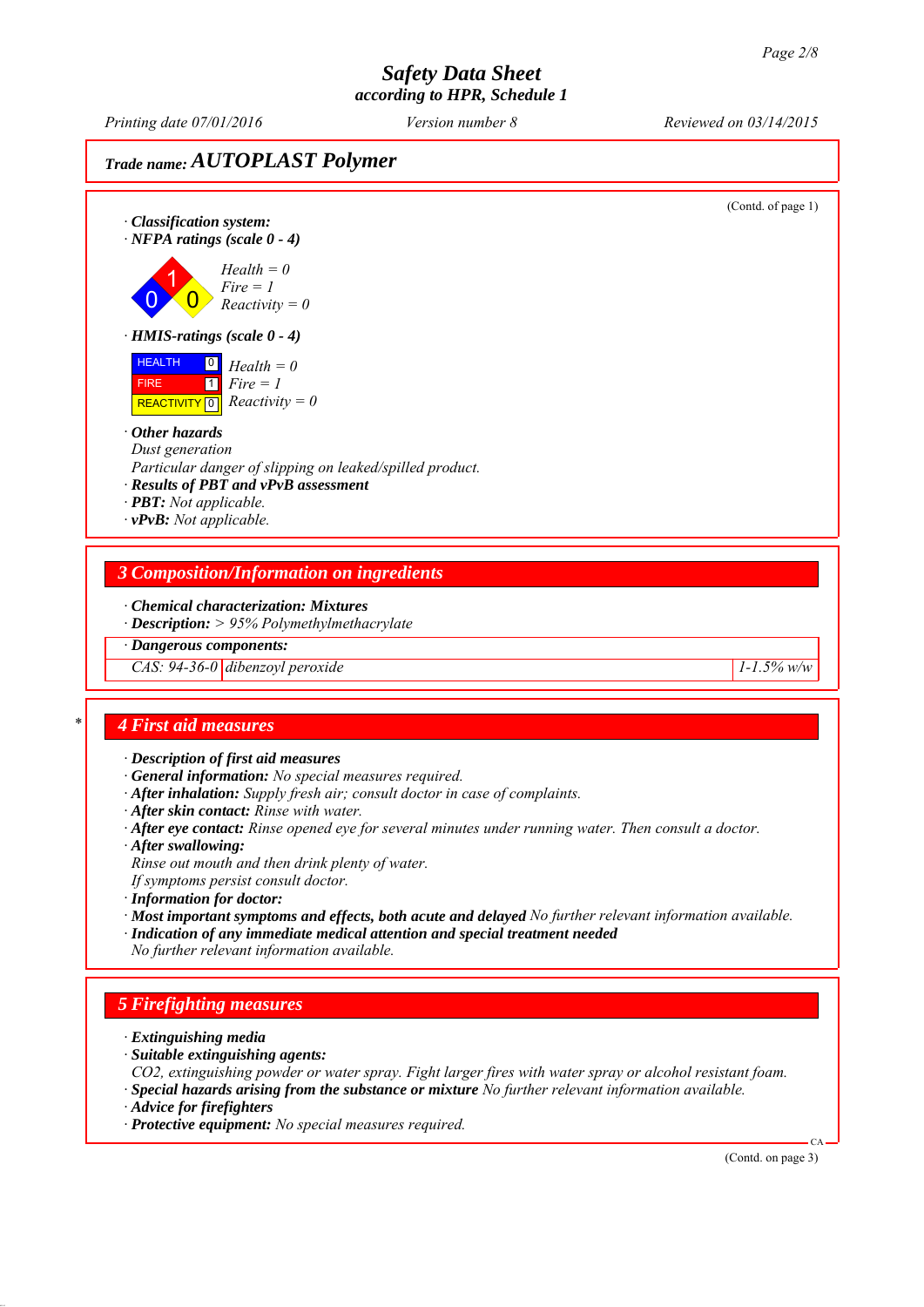*Printing date 07/01/2016 Reviewed on 03/14/2015 Version number 8*

# *Trade name: AUTOPLAST Polymer*

(Contd. of page 2)

#### *6 Accidental release measures*

- *∙ Personal precautions, protective equipment and emergency procedures Not required.*
- *∙ Environmental precautions: Do not allow to enter sewers/ surface or ground water.*
- *∙ Methods and material for containment and cleaning up: Pick up mechanically.*
- *∙ Reference to other sections*
- *See Section 7 for information on safe handling.*
- *See Section 8 for information on personal protection equipment.*
- *See Section 13 for disposal information.*

#### *7 Handling and storage*

#### *∙ Handling:*

- *∙ Precautions for safe handling Only adequately trained personnel should handle this product. For use in dentistry only.*
- *∙ Information about protection against explosions and fires: No special measures required.*
- *∙ Conditions for safe storage, including any incompatibilities*
- *∙ Storage:*
- *∙ Requirements to be met by storerooms and receptacles: Store only in the original receptacle.*
- *∙ Information about storage in one common storage facility: Not required.*
- *∙ Further information about storage conditions: Protect from heat and direct sunlight.*
- *∙ Specific end use(s) No further relevant information available.*

#### *8 Exposure controls/ Personal protection*

*∙ Additional information about design of technical systems: No further data; see item 7.*

*∙ Control parameters*

*∙ Components with limit values that require monitoring at the workplace:*

*CAS: 94-36-0 dibenzoyl peroxide*

*EL Long-term value: 5 mg/m³*

*EV Long-term value: 5 mg/m³*

*∙ Additional information: The lists that were valid during the creation were used as basis.*

- *∙ Exposure controls*
- *∙ Personal protective equipment:*

*∙ General protective and hygienic measures: Usual hygienic measures for dental practice and dental laboratories. Keep away from foodstuffs, beverages and feed. Wash hands before breaks and at the end of work. Avoid contact with the skin. ∙ Breathing equipment: Use respiratory protective device against the effects of dust.*

*∙ Protection of hands:*



*Protective gloves*

*After use of gloves apply skin-cleaning agents and skin cosmetics.*

*∙ Material of gloves Butyl rubber, BR*

*Chloroprene rubber, CR*

(Contd. on page 4)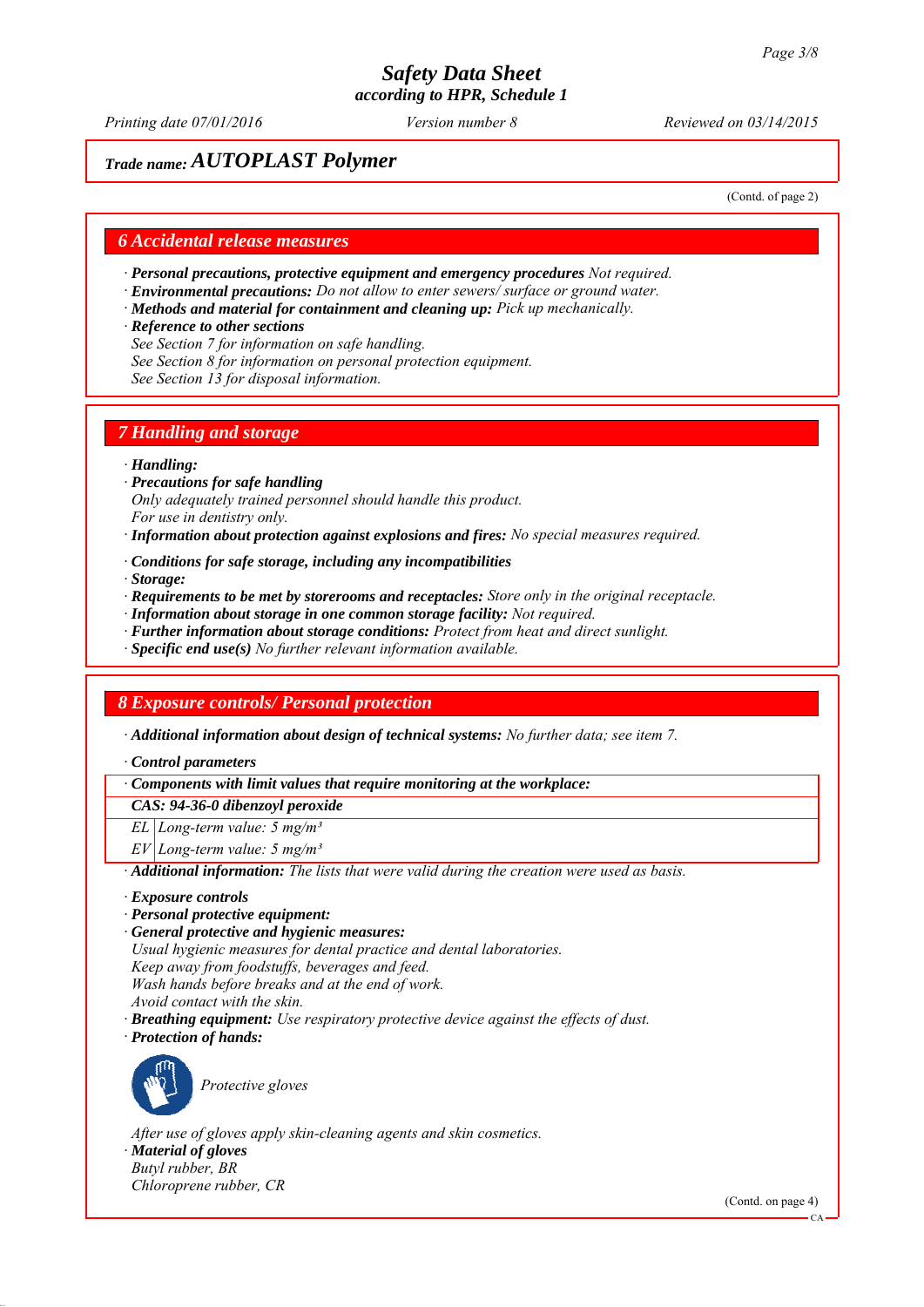*Printing date 07/01/2016 Reviewed on 03/14/2015 Version number 8*

# *Trade name: AUTOPLAST Polymer*

(Contd. of page 3)

*Natural rubber, NR Nitrile rubber, NBR Fluorocarbon rubber (Viton) Selection of the glove material on consideration of the penetration times, rates of diffusion and the degradation*

*∙ Penetration time of glove material The exact break through time has to be found out by the manufacturer of the protective gloves and has to be observed.*

*∙ Eye protection: Safety glasses*

| <b>9 Physical and chemical properties</b>                                                               |                                                                                  |  |
|---------------------------------------------------------------------------------------------------------|----------------------------------------------------------------------------------|--|
| · Information on basic physical and chemical properties<br>· General Information<br>$\cdot$ Appearance: |                                                                                  |  |
| Form:                                                                                                   | Powder                                                                           |  |
| Color:                                                                                                  | According to product specification                                               |  |
| $\cdot$ Odor:                                                                                           | Characteristic                                                                   |  |
| · Odor threshold:                                                                                       | Not determined.                                                                  |  |
| $\cdot$ pH-value:                                                                                       | Not applicable.                                                                  |  |
| Change in condition<br><b>Melting point/Melting range:</b><br><b>Boiling point/Boiling range:</b>       | 150 °C<br>Undetermined.                                                          |  |
| · Flash point:                                                                                          | 250 °C                                                                           |  |
| · Flammability (solid, gaseous):                                                                        | Not determined.                                                                  |  |
| · Auto igniting:                                                                                        | Product is not selfigniting.                                                     |  |
| · Danger of explosion:                                                                                  | Product does not present an explosion hazard.                                    |  |
| · Explosion limits:                                                                                     |                                                                                  |  |
| Lower:                                                                                                  | Not determined.                                                                  |  |
| <b>Upper:</b>                                                                                           | Not determined.                                                                  |  |
| · Vapor pressure:                                                                                       | Not applicable.                                                                  |  |
| $\cdot$ Density at 20 $\cdot$ C:                                                                        | $1.2$ g/cm <sup>3</sup>                                                          |  |
| · Relative density                                                                                      | Not determined.                                                                  |  |
| · Vapor density                                                                                         | Not applicable.                                                                  |  |
| $\cdot$ Evaporation rate                                                                                | Not applicable.                                                                  |  |
| · Solubility in / Miscibility with                                                                      |                                                                                  |  |
| Water:                                                                                                  | Nearly insoluble.                                                                |  |
| · Partition coefficient (n-octanol/water): Not determined.                                              |                                                                                  |  |
| · Viscosity:<br>Dynamic:<br>Kinematic:<br>$\cdot$ Other information                                     | Not applicable.<br>Not applicable.<br>No further relevant information available. |  |

#### *10 Stability and reactivity*

*∙ Reactivity No further relevant information available.*

*∙ Chemical stability Stable under normal handling and storage conditions.*

(Contd. on page 5)

 $CA$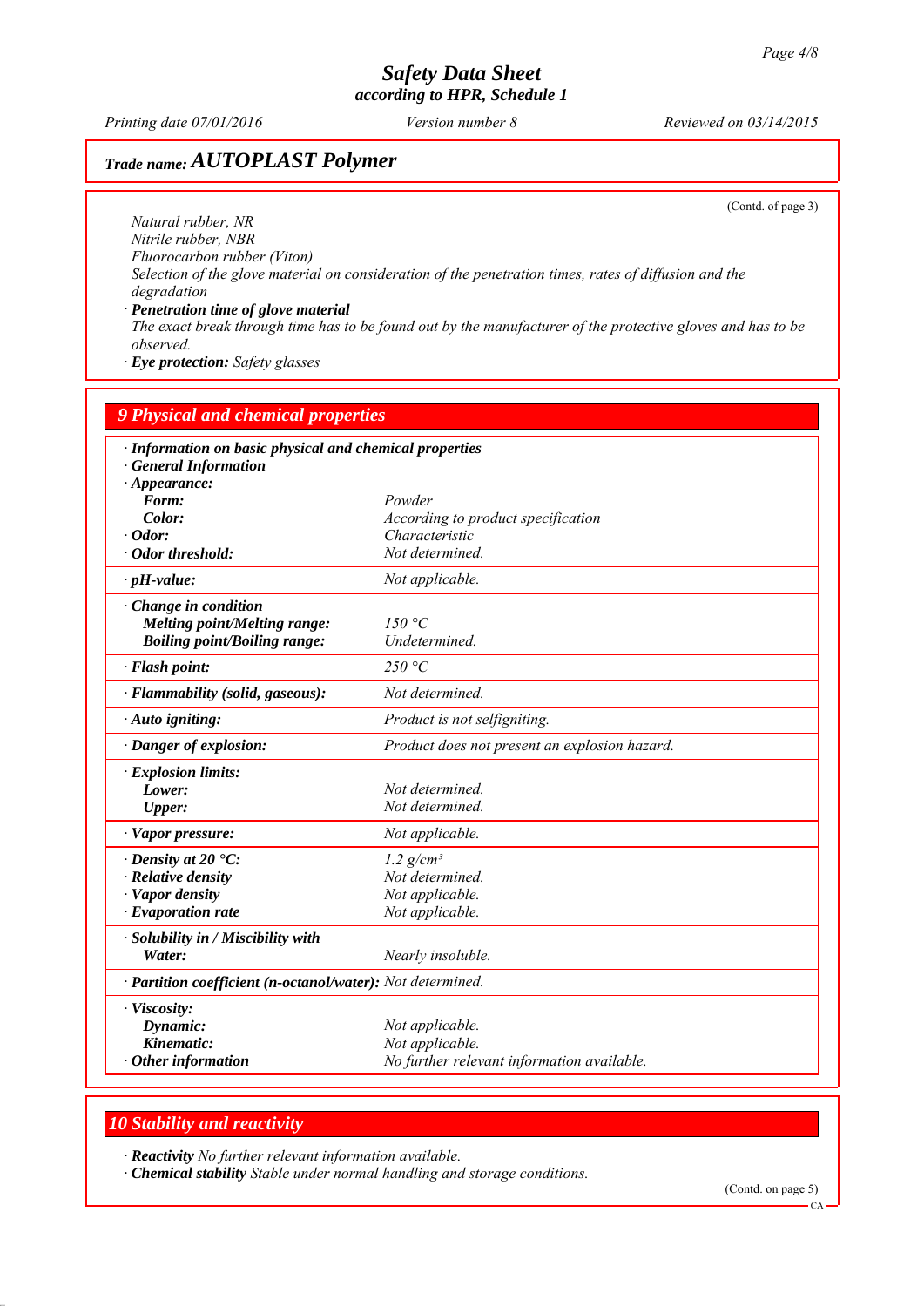# *Safety Data Sheet*

*according to HPR, Schedule 1*

*Printing date 07/01/2016 Reviewed on 03/14/2015 Version number 8*

(Contd. of page 4)

# *Trade name: AUTOPLAST Polymer*

- *∙ Thermal decomposition / conditions to be avoided: No decomposition if used according to specifications.*
- *∙ Possibility of hazardous reactions No dangerous reactions known.*
- *∙ Conditions to avoid No further relevant information available.*
- *∙ Incompatible materials: No further relevant information available.*
- *∙ Hazardous decomposition products: None under normal conditions of storage and use.*

#### *\* 11 Toxicological information*

- *∙ Information on toxicological effects*
- *∙ Acute toxicity:*
- *∙ on the skin: No irritant effect.*
- *∙ on the eye: No irritating effect.*
- *∙ Sensitization: Sensitization possible through skin contact.*
- *∙ Additional toxicological information: No further relevant information available.*
- *∙ Carcinogenic categories*
- *∙ IARC (International Agency for Research on Cancer)*

*CAS: 9011-14-7 polymethylmethacrylate 3* 

*CAS: 94-36-0 dibenzoyl peroxide 3* 

#### *∙ NTP (National Toxicology Program)*

*None of the ingredients is listed.*

*∙ OSHA-Ca (Occupational Safety & Health Administration)*

*None of the ingredients is listed.*

#### *12 Ecological information*

- *∙ Toxicity*
- *∙ Aquatic toxicity: No further relevant information available.*
- *∙ Persistence and degradability No further relevant information available.*
- *∙ Behavior in environmental systems:*
- *∙ Bioaccumulative potential No further relevant information available.*
- *∙ Mobility in soil No further relevant information available.*
- *∙ Additional ecological information:*
- *∙ General notes:*
- *Water hazard class 1 (Self-assessment): slightly hazardous for water*

*Do not allow undiluted product or large quantities of it to reach ground water, water course or sewage system.*

- *∙ Results of PBT and vPvB assessment*
- *∙ PBT: Not applicable.*
- *∙ vPvB: Not applicable.*
- *∙ Other adverse effects No further relevant information available.*

#### *13 Disposal considerations*

#### *∙ Waste treatment methods*

*∙ Recommendation:*

*Take to an approved landfill or a waste incineration plant, under conditions approved by the local authority.* (Contd. on page 6)

 $CA$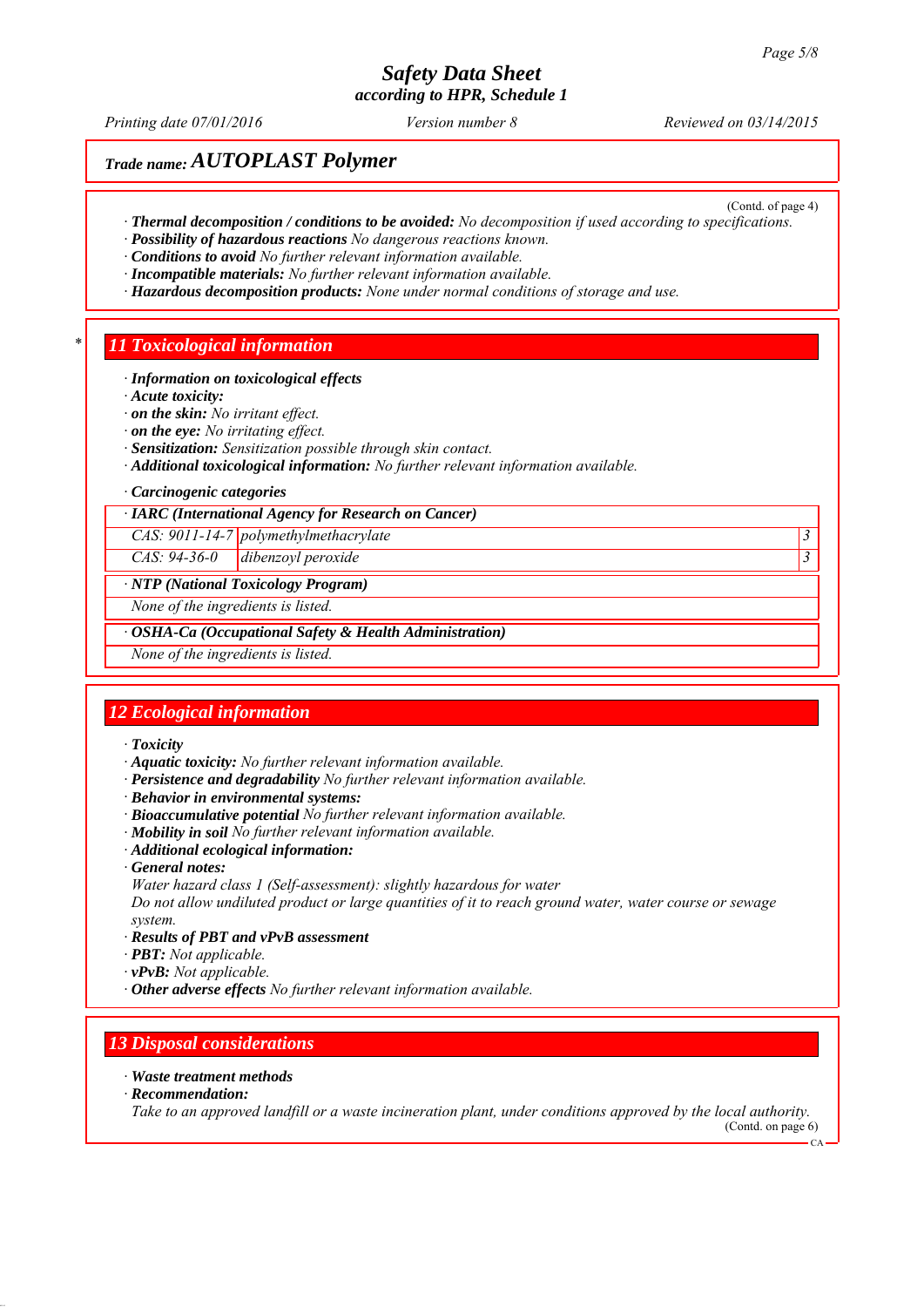*Printing date 07/01/2016 Reviewed on 03/14/2015 Version number 8*

# *Trade name: AUTOPLAST Polymer*

(Contd. of page 5)

CA

*∙ Uncleaned packagings:*

*∙ Recommendation: Disposal must be made according to official regulations.*

| <b>14 Transport information</b>                                                           |                                                                                   |
|-------------------------------------------------------------------------------------------|-----------------------------------------------------------------------------------|
| $\cdot$ UN-Number<br>· DOT, TDG, ADN, IMDG, IATA                                          | Void                                                                              |
| $\cdot$ UN proper shipping name<br>· DOT, TDG, ADN, IMDG, IATA                            | Void                                                                              |
| $\cdot$ Transport hazard class(es)                                                        |                                                                                   |
| · DOT, TDG, ADN, IMDG, IATA<br>$\cdot Class$                                              | Void                                                                              |
| · Packing group<br>· DOT, TDG, IMDG, IATA                                                 | Void                                                                              |
| · Environmental hazards:<br>$\cdot$ Marine pollutant:                                     | No                                                                                |
| · Special precautions for user                                                            | Not applicable.                                                                   |
| $\cdot$ Transport in bulk according to Annex II of<br><b>MARPOL73/78 and the IBC Code</b> | Not applicable.                                                                   |
| · Transport/Additional information:                                                       | Product is not classified as a dangerous good for transport<br>(ADR, IMDG, IATA). |
| · UN "Model Regulation":                                                                  | Void                                                                              |

## *15 Regulatory information*

*∙ Safety, health and environmental regulations/legislation specific for the substance or mixture*

*∙ Sara*

| · Section 355 (extremely hazardous substances):             |                    |
|-------------------------------------------------------------|--------------------|
| None of the ingredients is listed.                          |                    |
| · Section 313 (Specific toxic chemical listings):           |                    |
| $CAS: 94-36-0$ dibenzoyl peroxide                           |                    |
| · TSCA (Toxic Substances Control Act):                      |                    |
| $CAS: 9011-14-7$ polymethylmethacrylate                     |                    |
| $CAS: 94-36-0$<br>dibenzoyl peroxide                        |                    |
| $\cdot$ Proposition 65                                      |                    |
| <b>Chemicals known to cause cancer:</b>                     |                    |
| None of the ingredients is listed.                          |                    |
| Chemicals known to cause reproductive toxicity for females: |                    |
| None of the ingredients is listed.                          |                    |
| · Chemicals known to cause reproductive toxicity for males: |                    |
| None of the ingredients is listed.                          |                    |
|                                                             | (Contd. on page 7) |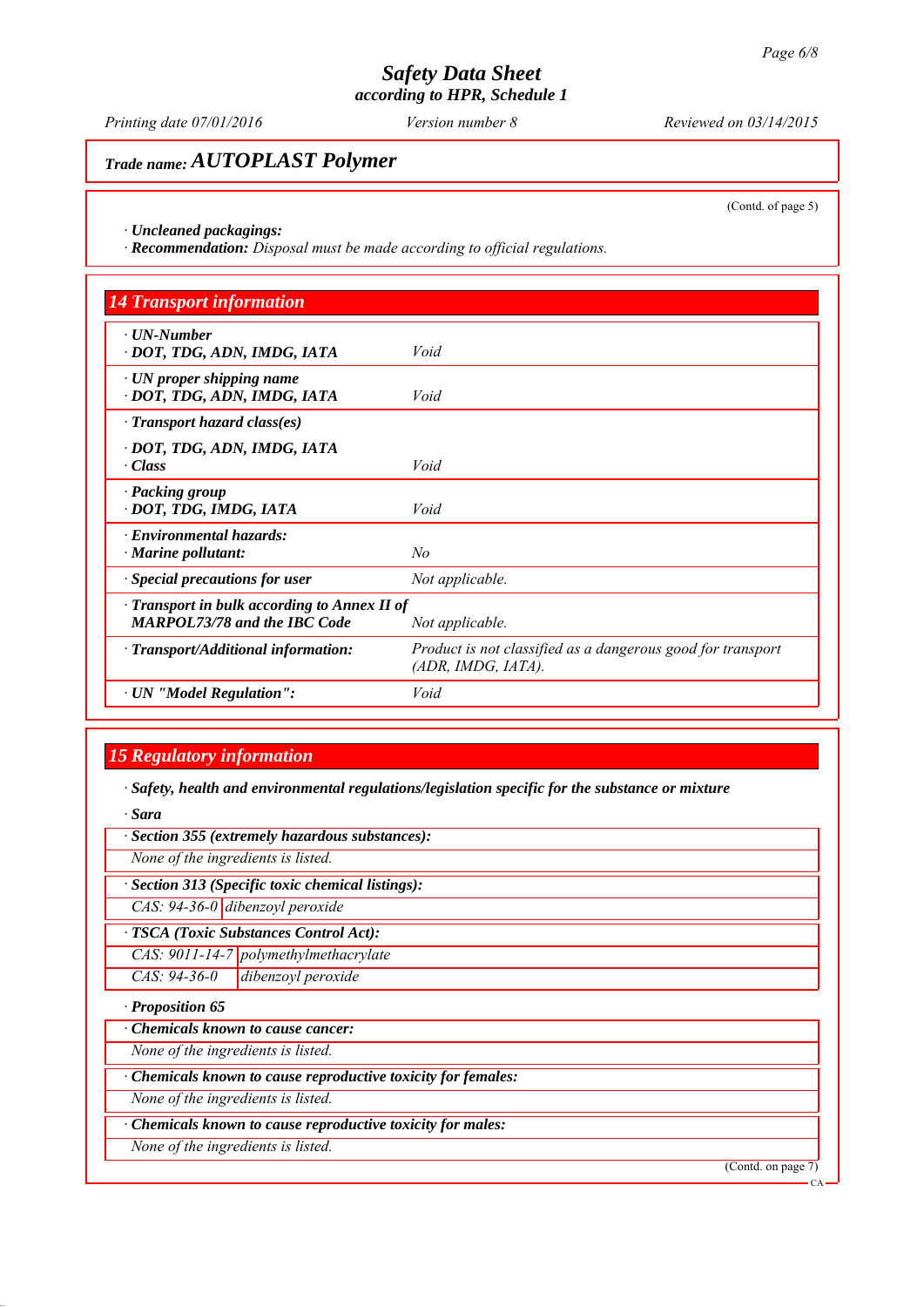*Printing date 07/01/2016 Reviewed on 03/14/2015 Version number 8*

(Contd. of page 6)

## *Trade name: AUTOPLAST Polymer*

*∙ Chemicals known to cause developmental toxicity:*

*None of the ingredients is listed.*

*∙ Carcinogenic categories*

*∙ EPA (Environmental Protection Agency)*

*None of the ingredients is listed.*

*∙ TLV (Threshold Limit Value established by ACGIH)*

*CAS: 94-36-0 dibenzoyl peroxide* A4<sup>4</sup>

#### *∙ NIOSH-Ca (National Institute for Occupational Safety and Health)*

*None of the ingredients is listed.*

#### *∙ GHS label elements*

*The product is classified and labeled according to the Globally Harmonized System (GHS). ∙ Hazard pictograms*



*∙ Signal word Warning*

*∙ Hazard-determining components of labeling:*

*dibenzoyl peroxide ∙ Hazard statements*

*May cause an allergic skin reaction.*

*∙ Precautionary statements*

*Avoid breathing dust/fume/gas/mist/vapours/spray. Wear protective gloves/protective clothing/eye protection/face protection. Contaminated work clothing should not be allowed out of the workplace.*

*Specific treatment (see on this label).*

*IF ON SKIN: Wash with plenty of water.*

*If skin irritation or rash occurs: Get medical advice/attention.*

*Take off contaminated clothing and wash it before reuse.*

*Dispose of contents/container in accordance with local/regional/national/international regulations.*

*∙ National regulations:*

*∙ Other regulations, limitations and prohibitive regulations The product is a medical device according to the Directive 93/42/EEC. This product is classified as a medical device under US and Canadian regulations and has been reviewed by the US Food and Drug Administration and Health Canada.*

*∙ Chemical safety assessment: A Chemical Safety Assessment has not been carried out.*

#### *\* 16 Other information*

*This information is based on our present knowledge. However, this shall not constitute a guarantee for any specific product features and shall not establish a legally valid contractual relationship.*

*∙ Date of preparation / last revision 07/01/2016 / 7*

*∙ Abbreviations and acronyms:*

*IMDG: International Maritime Code for Dangerous Goods*

*DOT: US Department of Transportation*

*IATA: International Air Transport Association*

*ACGIH: American Conference of Governmental Industrial Hygienists*

*EINECS: European Inventory of Existing Commercial Chemical Substances*

*ELINCS: European List of Notified Chemical Substances*

*CAS: Chemical Abstracts Service (division of the American Chemical Society) NFPA: National Fire Protection Association (USA)*

<sup>(</sup>Contd. on page 8)